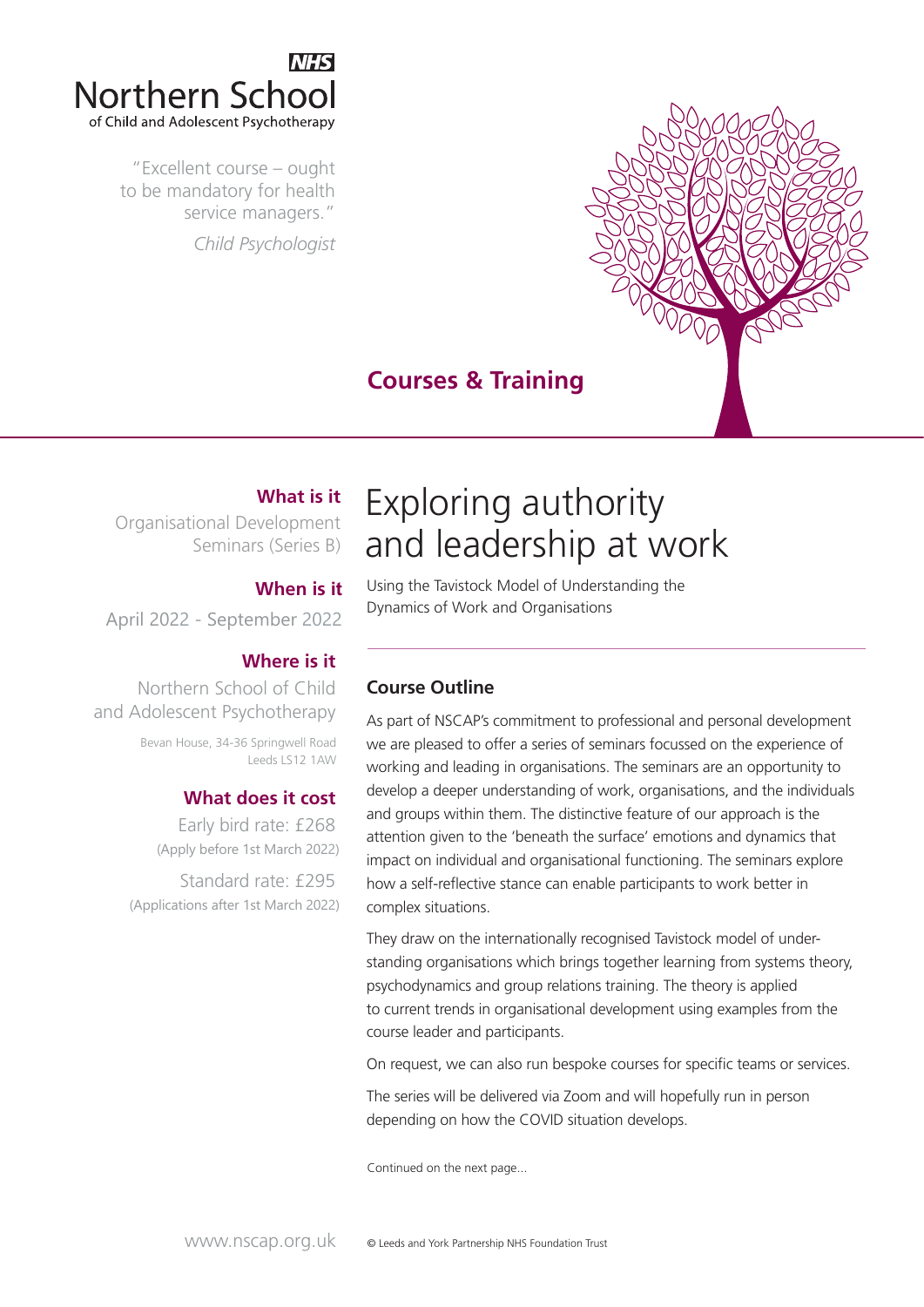# Series B: Exploring authority and leadership at work



#### **Learning Outcomes**

Leaders exist at all levels in an organisation. Drawing predominantly on psychoanalytic and systemic concepts, these seminars address the complex factors that influence the ability to lead and to take up positions of authority. The seminars provide participants with a greater understanding of themselves in role and the capacity to understand the processes that affect functioning in organisations and teams. The seminars will be of interest to both experienced managers and to those moving into these roles, and also to consultants working with leaders.

The concepts used in this course are a development of Series A which is why completion of that course is normally a prerequisite. However, if prospective participants have sufficient knowledge of psychodynamic or systems concepts and want to explore these in a seminar setting then they should apply. The seminars would be a good CPD option for people who have completed the MA Consultation and the Organisation at the Tavistock Clinic or for some may provide a route into that programme. It will also be a good course for anyone wanting to improve their current practice as a manager or those thinking about taking the next step into a management role.

#### Certificates for CPD will be issued

These seminars are accessible to a broad range of professionals, managers and consultants working across the public, the independent and voluntary sectors. The focus of the seminars is on dynamics that can be observed in all types of organisations and teams. **Who should attend**

> Applicants are expected to have an interest in psychoanalytic ideas and their application to the understanding of organisational dynamics. Applicants for Series B maybe involved in the management, training or development of other workers, or perhaps engaged in consultative work with organisations.

**Cost** Early bird rate: £268 (before 1st March 2022) Standard rate: £295

### **Course Leader/ Programme Facilitator:**

**Tabitha Arulampalam** is a management consultant supporting organisations and teams to achieve their potential in challenging environments. She is a qualified organisational and occupational psychologist with training and experience in psychodynamic group work and the application of systems theory to groups and organisations. Prior to becoming a management consultant she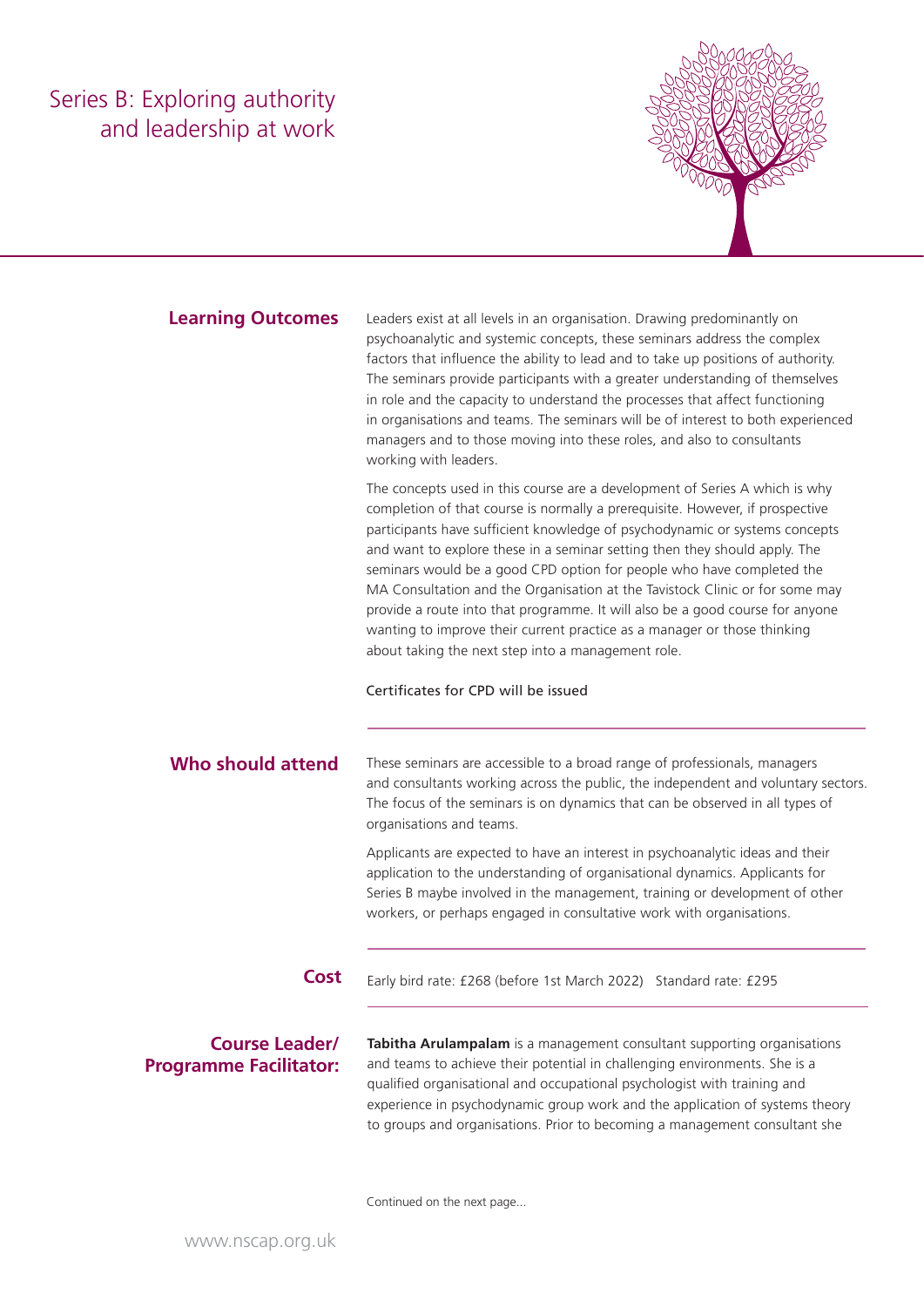# Series B: Exploring authority and leadership at work



### **Course Leader/ Programme Facilitator: (Continued)**

held various senior posts in the NHS, Local Government and the third sector. This experience has given her insight into different work environments. She uses a reflective approach with individuals and groups to explore relational aspects to behaviour and how ones inner life and outer behaviour influences effectiveness at work.

| Date                              | 2022                                                                                                                     |                                                         |  |  |  |
|-----------------------------------|--------------------------------------------------------------------------------------------------------------------------|---------------------------------------------------------|--|--|--|
|                                   | 8th April                                                                                                                | 1st July                                                |  |  |  |
|                                   | 20th May                                                                                                                 | 5th August                                              |  |  |  |
|                                   | 10th June                                                                                                                | 9th September                                           |  |  |  |
| <b>Times</b>                      | Friday mornings $10.00am - 12.00$ noon                                                                                   |                                                         |  |  |  |
| <b>Venue</b>                      | Northern School of Child & Adolescent Psychotherapy<br>Bevan House, 34-36 Springwell Road, Leeds, LS12 1AW               |                                                         |  |  |  |
|                                   | The series will be delivered via Zoom and will hopefully run in person<br>depending on how the COVID situation develops. |                                                         |  |  |  |
|                                   |                                                                                                                          | See following page for an application form, or contact: |  |  |  |
| <b>Applying for</b><br>the course |                                                                                                                          | <b>Business Operations Officer</b>                      |  |  |  |
|                                   | NSCAP Bevan House, 34-36 Springwell Road, Leeds LS12 1AW                                                                 |                                                         |  |  |  |
|                                   |                                                                                                                          | Email: nscap.lypft@nhs.net Telephone: 0113 855 8750     |  |  |  |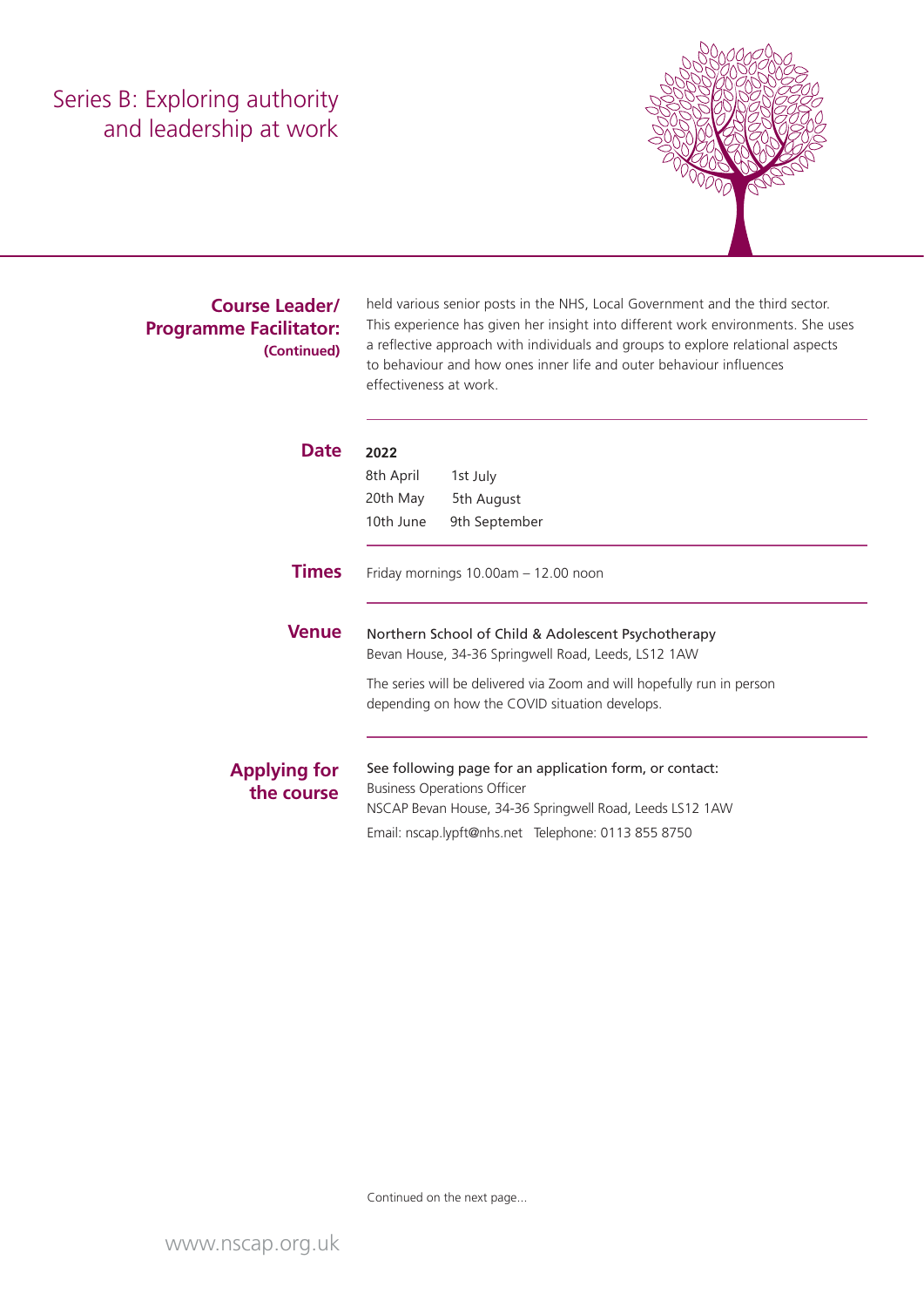# **Application Form**

Series B: Exploring authority and leadership at work



| <b>Personal details</b>    | Title:<br>Name:             |  |  |
|----------------------------|-----------------------------|--|--|
|                            | Occupation:                 |  |  |
|                            | Email address:              |  |  |
|                            | Address for correspondence: |  |  |
|                            |                             |  |  |
|                            | Postcode:                   |  |  |
|                            | Telephone:                  |  |  |
|                            | Any special requirements:   |  |  |
|                            |                             |  |  |
|                            |                             |  |  |
| <b>Work experience and</b> |                             |  |  |
| or professional experience |                             |  |  |
|                            |                             |  |  |
|                            |                             |  |  |
|                            |                             |  |  |
|                            |                             |  |  |
|                            |                             |  |  |
|                            |                             |  |  |
|                            |                             |  |  |
|                            |                             |  |  |
|                            |                             |  |  |
|                            |                             |  |  |
|                            |                             |  |  |
|                            |                             |  |  |
|                            |                             |  |  |
|                            |                             |  |  |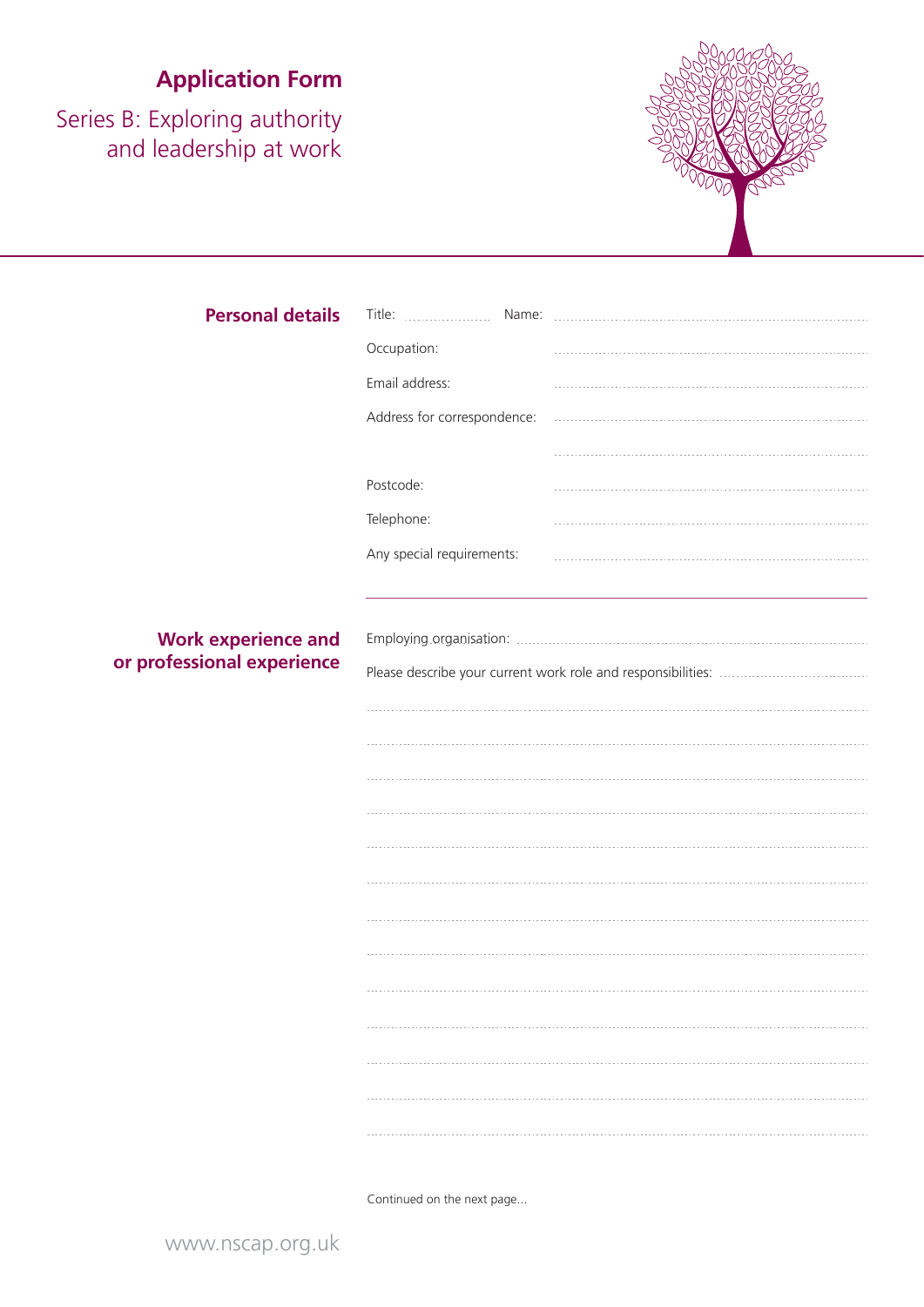# **Application Form**

Series B: Exploring authority and leadership at work



| <b>Work experience and</b><br>or professional experience<br>(Continued) |                                                                                                                                       |                                                                            |  |  |
|-------------------------------------------------------------------------|---------------------------------------------------------------------------------------------------------------------------------------|----------------------------------------------------------------------------|--|--|
|                                                                         |                                                                                                                                       | Have you previously completed a Tavistock/NSCAP course? Yes<br>$No$ $\Box$ |  |  |
| <b>Payment &amp;</b><br><b>Invoice details</b>                          | I enclose a cheque (made payable to<br>I would like to pay by bank transfer<br>(payment details to be confirmed in acceptance letter) |                                                                            |  |  |
|                                                                         | ie NOT your place of work.<br>Name:<br>Job title:<br>Organisation:<br>Address:                                                        | NB: Organisation contact details MUST be correct for invoicing,            |  |  |
|                                                                         | Telephone:                                                                                                                            | Postcode:                                                                  |  |  |